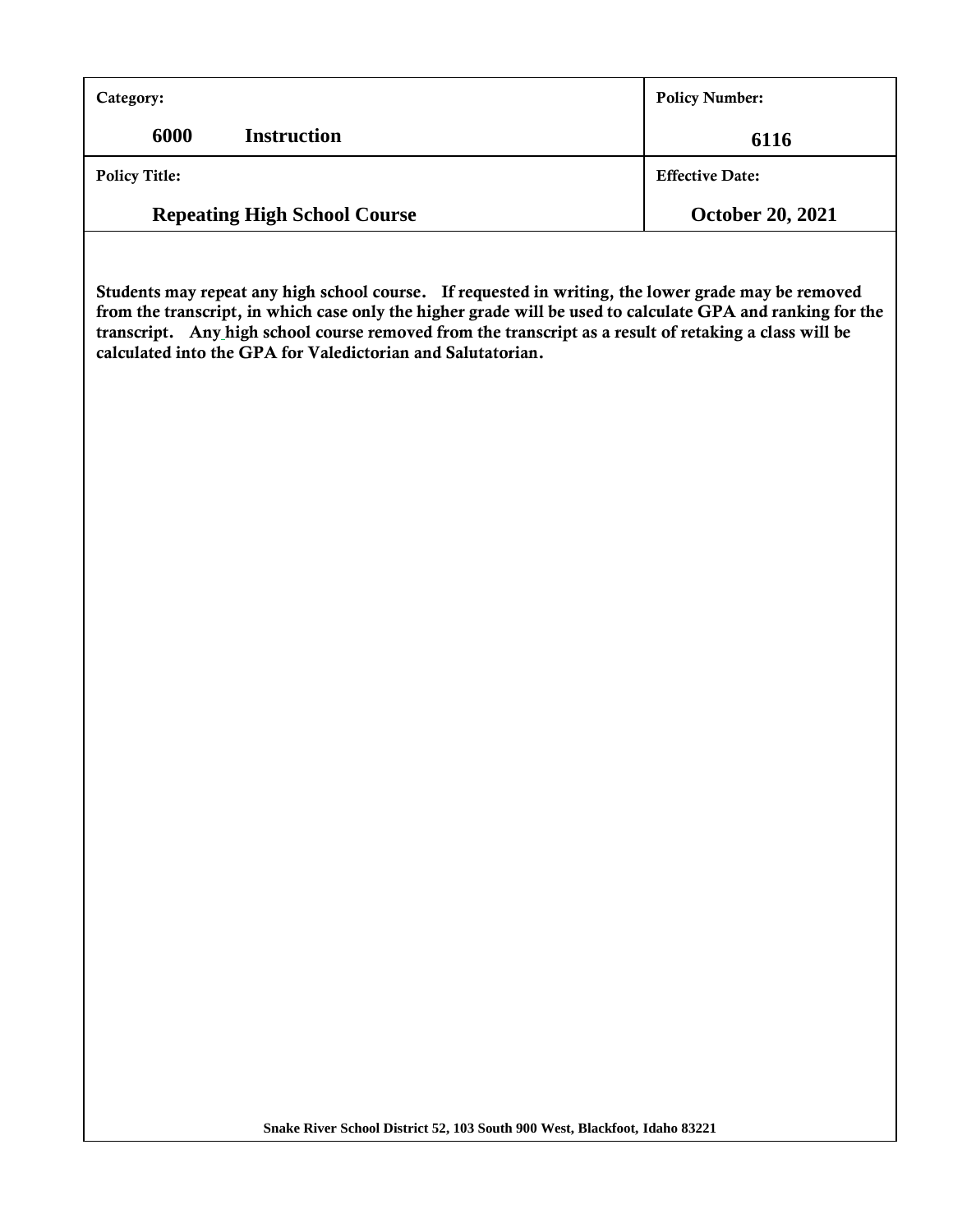| Category:                        |                                                                                                                                                                                                                                                                                                                                                                                                                                                                                                                                                                                                                                                                                                                                                                                                                                                                                                                                                                                                                                                                                                                                                                                                                                                                                                                                                                                                                                                                                                                                                                                                                                                                          | <b>Procedure or Form Number:</b> |
|----------------------------------|--------------------------------------------------------------------------------------------------------------------------------------------------------------------------------------------------------------------------------------------------------------------------------------------------------------------------------------------------------------------------------------------------------------------------------------------------------------------------------------------------------------------------------------------------------------------------------------------------------------------------------------------------------------------------------------------------------------------------------------------------------------------------------------------------------------------------------------------------------------------------------------------------------------------------------------------------------------------------------------------------------------------------------------------------------------------------------------------------------------------------------------------------------------------------------------------------------------------------------------------------------------------------------------------------------------------------------------------------------------------------------------------------------------------------------------------------------------------------------------------------------------------------------------------------------------------------------------------------------------------------------------------------------------------------|----------------------------------|
| 6000                             | <b>INSTRUCTION</b>                                                                                                                                                                                                                                                                                                                                                                                                                                                                                                                                                                                                                                                                                                                                                                                                                                                                                                                                                                                                                                                                                                                                                                                                                                                                                                                                                                                                                                                                                                                                                                                                                                                       | 6116p                            |
| <b>Policy Title:</b>             |                                                                                                                                                                                                                                                                                                                                                                                                                                                                                                                                                                                                                                                                                                                                                                                                                                                                                                                                                                                                                                                                                                                                                                                                                                                                                                                                                                                                                                                                                                                                                                                                                                                                          | <b>Effective Date:</b>           |
|                                  | <b>Repeating a High School Course</b>                                                                                                                                                                                                                                                                                                                                                                                                                                                                                                                                                                                                                                                                                                                                                                                                                                                                                                                                                                                                                                                                                                                                                                                                                                                                                                                                                                                                                                                                                                                                                                                                                                    | <b>October 20, 2021</b>          |
| 1.<br>2.<br>3.<br>4.<br>5.<br>6. | Students who wish to repeat a high school course must do the following:<br>Obtain a request form from the counseling office. Request forms will contain the following information:<br>• Student's name<br>Student's year in school<br>Date<br>Name of course to be repeated<br>Letter grade received when course was first taken<br>Date when course was first taken (trimester/year)<br>• Whether or not the student would like the lower grade removed from the transcript (Yes or No)<br>• Student signature<br>• Parent/Guardian signature<br>• Counselor signature<br>• Administrator signature<br>• Copy of Policy 6116, "Repeating a High School Course"<br>Request forms are to be filled out completely and returned to the counseling office. One copy<br>of the request form will be given to the student, one copy will be placed in the student's file,<br>and one copy will be retained in the counselor's office.<br>It will be the responsibility of the student/parent to request that a course be repeated in a<br>timely fashion since not all courses are offered every trimester.<br>Any student desiring to repeat a course must have the course repeated and completed no later<br>than the end of the second trimester of the student's senior year.<br>The high school counselors will annually review the candidates for <b>Valedictorian</b> and<br>Salutatorian of each class and review their status for receiving such honors in relationship to<br>Policy 6116.<br>Policy 6116 and this procedure will be printed annually in the Snake River High School<br><b>Registration Guide.</b><br>Policy: 6116, "Repeating a High School Course" |                                  |

**Snake River School District 52, 103 South 900 West, Blackfoot, Idaho 83221**